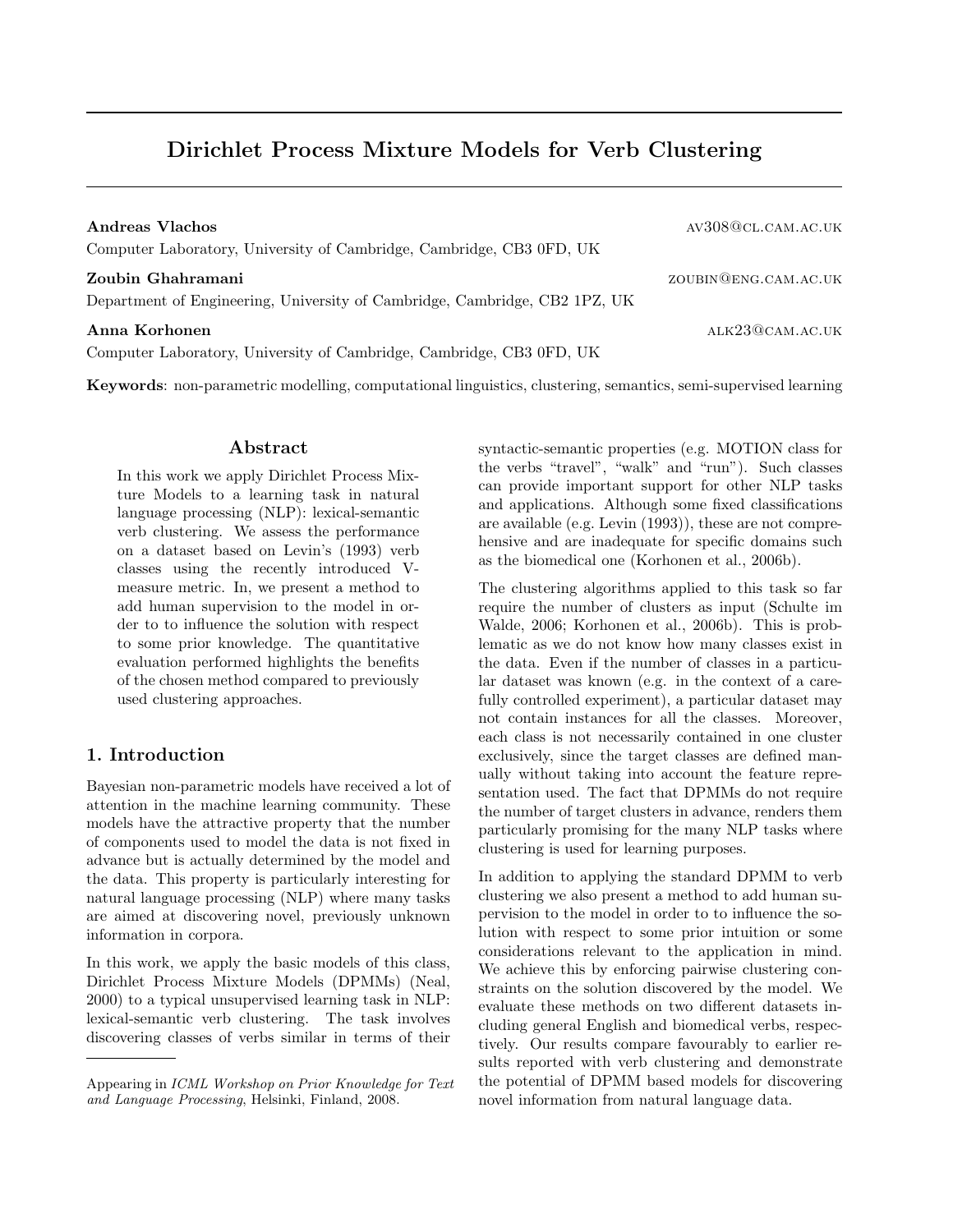

Figure 1. Graphical representation of DPMMs.

# 2. Unsupervised clustering with DPMMs

With DPMMs, as with other Bayesian non-parametric models, the number of mixture components is not fixed in advance, but is determined by the model and the data. The parameters of each component are generated by a Dirichlet Process (DP) which can be seen as a distribution over the parameters of other distributions. In turn, each instance is generated by the chosen component given the parameters defined in the previous step:

$$
G|\alpha, G_0 \sim DP(\alpha, G_0)
$$
  
\n
$$
\theta_{z_i}|G \sim G
$$
  
\n
$$
x_i|\theta_{z_i} \sim p(x_i|\theta_{z_i})
$$
\n(1)

In Eq. 1,  $G_0$  and  $G$  are probability distributions over the component parameters  $(\theta)$ , and  $\alpha > 0$  is the concentration parameter which determines the variance of the Dirichlet process. We can think of  $G$  as a randomly drawn probability distribution with mean  $G_0$ . Intuitively, the larger  $\alpha$  is, the more similar G will be to  $G_0$ .  $z_i$  is the component chosen for instance  $x_i$ , and  $\theta_{z_i}$  its parameters. The graphical model is depicted in Figure 1.

The prior for assigning instance  $x_i$  to either an existing component  $z$  or to a new one  $z_{new}$  conditioned on the other component assignments  $(z_{-i})$  is given by:

$$
p(z_i = z | z_{-i}) = \frac{n_{-i,z}}{N - 1 + \alpha}
$$

$$
p(z_i = z_{new} | z_{-i}) = \frac{\alpha}{N - 1 + \alpha}
$$

$$
(2)
$$

where  $n_{-i,z}$  is the number of instances assigned to

component  $z$  excluding instance  $x_i$  and  $N$  is the total number of instances. A clustering of the instances is generated by assigning more than one instance to the same mixture component.

The prior in Eq. 2 exemplifies two main properties of the DPMMs. Firstly, the probability of assigning an instance to a particular component is proportionate to the number of instances already assigned to it  $(n_{-i,z})$ . In other words, DPMMs exhibit the "rich get richer" property. Secondly, the probability that a new cluster is created depends on the concentration parameter  $\alpha$ .

A popular metaphor to describe DPMMs is the Chinese Restaurant Process. Customers (instances) arrive at a Chinese restaurant which has an infinite number of tables (components). Each customer chooses to sit at one of the tables that is either occupied  $(p(z_i = z|z_{-i}))$ or vacant  $(p(z_i = z_{new}|z_{-i}))$ . Popular tables attract more customers.

An alternative view of DPMMs is the stick-breaking construction (Sethuraman, 1994). In this construction, the mixing proportions of the components  $(\pi_k)$ are produced as follows:

$$
\pi_k = \beta_k \prod_{j=1}^{k-1} (1 - \beta_j)
$$
\n
$$
\beta_k \sim \mathcal{B}(1, \alpha)
$$
\n(3)

where  $\beta$  is the Beta distribution. It can be verified that  $\sum_{k=1}^{\infty} \pi_k = 1$ . Intuitively, the mixing proportion of each component is obtained by successively breaking a stick of unit length. As a result, the mixing proportion of a new component gets progressively smaller. In order to generate an instance  $x_i$ , the component  $z_i$ is chosen using a multinomial distribution parameterized by the mixing proportions  $\pi_k$ , and the instance is generated as in Eq. 1.

# 3. Evaluation

The evaluation of unsupervised clustering against a gold standard is not straightforward because the clusters found by the algorithm are not associated with the classes in the gold standard. Formally defined, the method partitions a set of instances  $X = \{x_i | i =$  $1, ..., N$  into a set of clusters  $K = \{k_j | j = 1, ..., |K|\}.$ To evaluate the quality of the resulting clusters, we use an external gold standard in which the instances are partitioned into a set of classes  $C = \{c_l | l = 1, ..., |C|\}.$ The aim of a clustering algorithm is to find a partitioning of the instances  $K$  that resembles as closely as possible the gold standard C.

Most work on verb clustering has used F-measure or the Rand Index (Rand, 1971) for quantitative eval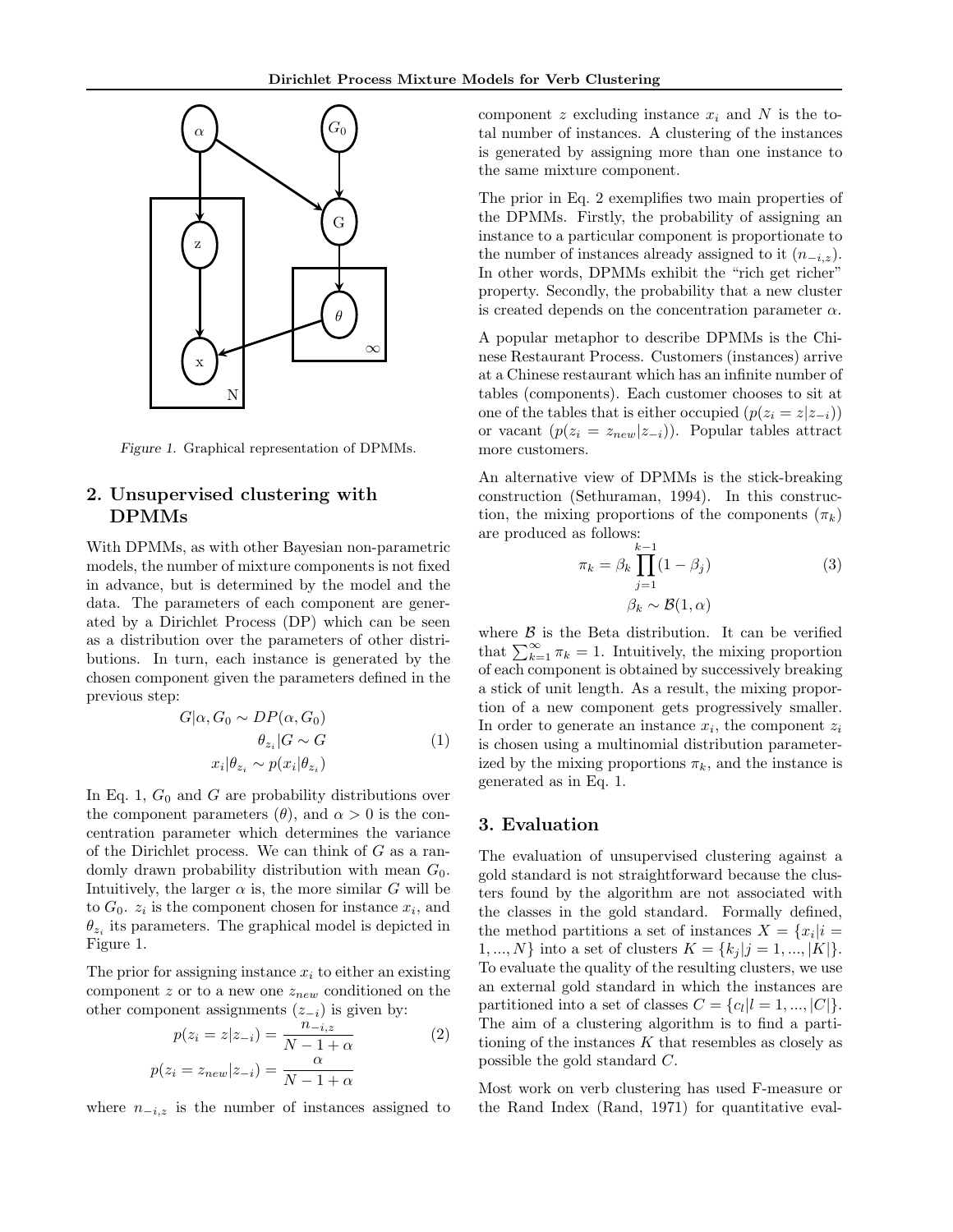uation. However, Rosenberg and Hirschberg (2007) point out that F-measure assumes (the missing) mapping between  $c_l$  and  $k_j$ . Also, in their experimental assessment they show that when the number of clusters not representing a particular class was increased the Rand Index did not decrease. Another recently introduced metric, variation information (Meilă, 2007), while it avoids these problems, its value range depends on the maximum number of classes  $|C|$  and clusters  $|K|$  involved in the evaluation, rendering the performance comparisons between different algorithms and/or datasets difficult (Rosenberg & Hirschberg, 2007). Rosenberg and Hirschberg suggest a new information-theoretic metric for clustering evaluation: V-measure. V-measure is the harmonic mean of homogeneity and completeness which evaluate the quality of the clustering in a complementary way. Homogeneity assesses the degree to which each cluster contains instances from a single class of C. This is computed as the conditional entropy of the class distribution of the gold standard given the clustering discovered by the algorithm,  $H(C|K)$ , normalized by the entropy of the class distribution in the gold standard,  $H(C)$ . Completeness assesses the degree to which each class is contained in a single cluster. This is computed as the conditional entropy of the cluster distribution discovered by the algorithm given the class,  $H(K|C)$ , normalized by the entropy of the cluster distribution,  $H(K)$ . In both cases, we subtract the resulting ratios from 1 to associate higher scores with better solutions:

$$
h = 1 - \frac{H(C|K)}{H(C)}
$$
  
\n
$$
c = 1 - \frac{H(K|C)}{H(K)}
$$
  
\n
$$
V = \frac{2 * h * c}{h + c}
$$
 (4)

We should note that V-measure favors clustering solutions with a large number of clusters (large  $|K|$ ), since such solutions can achieve very high homogeneity while maintaining reasonable completeness (Rosenberg & Hirschberg, 2007). To demonstrate this bias for the dataset used in the following section, the clustering solution in which each verb is assigned to a singleton cluster achieves 100% homogeneity, 53.3% completeness and 69.5% V-measure, which are in fact higher than the scores achieved by any of the clustering methods evaluated in the following sections. While increasing  $|K|$  does not guarantee an increase in Vmeasure (splitting homogeneous clusters would reduce completeness without improving homogeneity), it is easier to achieve higher scores when more clusters are produced. The lenience of V-measure towards such solutions reflects the intuition mentioned in the introduction that a single class is likely to be contained in more than one cluster given the representation used. As our method does not require the number of clusters in advance, it is worth keeping this bias in mind.

#### 4. Experiments

Following Kurihara et al. (2007), we used variational inference in order to perform parameter estimation for the DPMMs. In particular, we approximated the infinite vector of the mixing proportions using a finite symmetric Dirichlet prior. The distributions generating the instances of each component were Gaussians with diagonal covariance. The initial number of components was set to 100 and the concentration parameter alpha was set to  $1<sup>1</sup>$ 

After inferring the parameters of the DPMM from the data, for each instance we obtain a probability distribution over the components, in other words a "soft" clustering. In order to produce a clustering solution in which each instance is assigned to one cluster only, each instance is assigned to the component with the highest probability. As a result, the components of the mixture are considered to be the clusters of the clustering solution. However, the transformation described above can result in fewer clusters than components, since there may be components that are not the most probable ones for any instance of the dataset, resulting in empty clusters.

To perform lexical-semantic verb clustering we used the dataset of Sun et al. (2008). It contains 204 verbs belonging to 17 fine-grained classes in Levin's (1993) taxonomy so that each class contains 12 verbs. The classes and their verbs were selected randomly. In Sun et al.'s dataset, the features for each verb are their subcategorization frames (SCFs) and associated frequencies in corpus data, which capture the syntactic context in which the verbs occur in text. SCFs were extracted from the publicly available VALEX lexicon (Korhonen et al., 2006a). VALEX was acquired automatically using a domain-independent statistical parsing toolkit, RASP (Briscoe & Carroll, 2002), and a classifier which identifies verbal SCFs. As a consequence, it includes some noise due to standard text processing and parsing errors and due to the subtlety of argument-adjunct distinction.

As a pre-processing step, we used the logarithms of the frequencies instead of the frequencies themselves, to smooth the very skewed distributions that are typical to natural language. This has a down-scaling effect

<sup>1</sup>http://mi.cs.titech.ac.jp/kurihara/vdpmog.html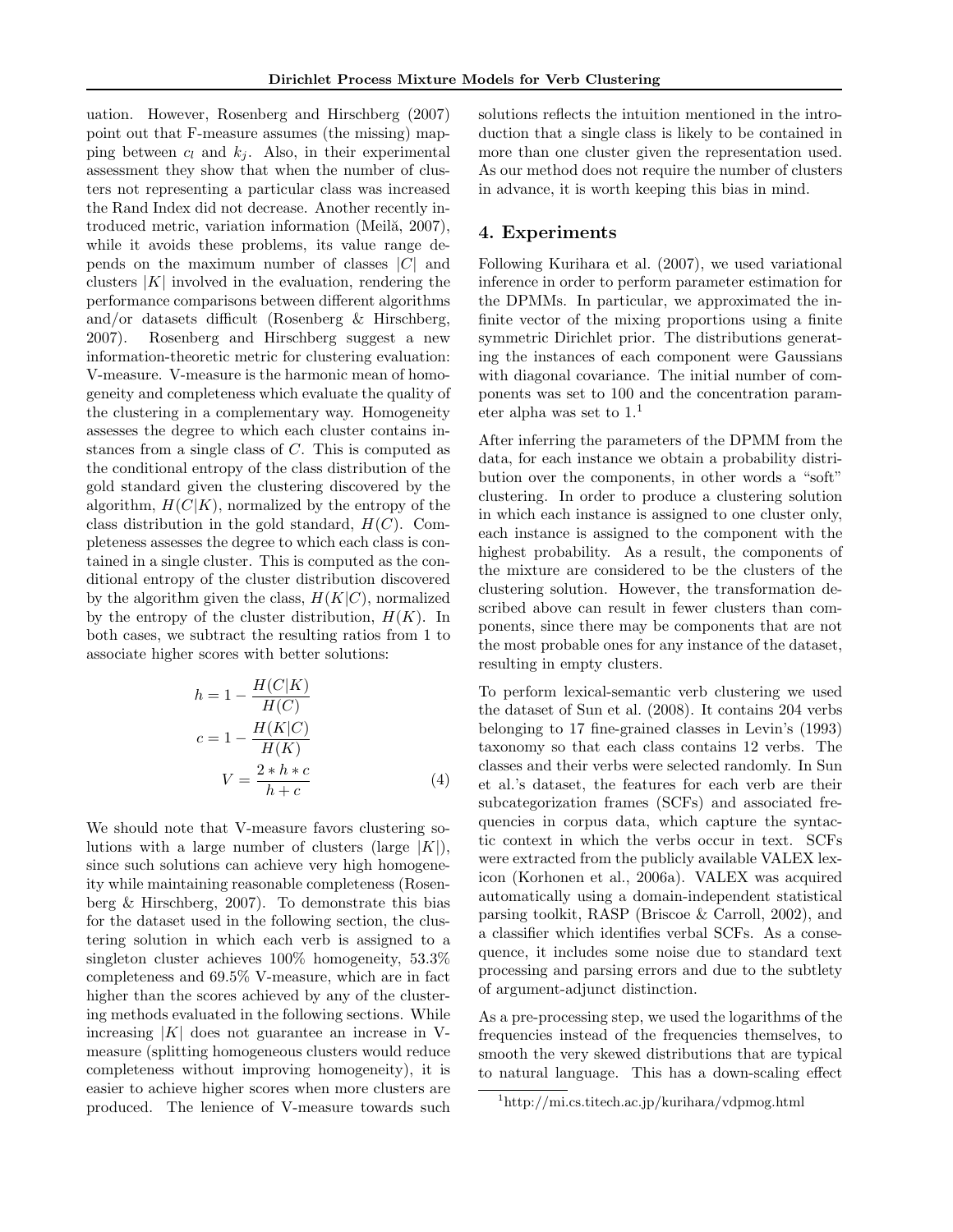on extremely frequent features, without reducing them to the same scale as infrequent ones. Subsequently, the feature vector of each verb was normalized to unit length so that the frequency of the verb does not affect its representation.

Furthermore, dimensionality reduction was applied due to the large number of sparse features. The latter have similar distributions across verbs simply due to their sparsity. Since DPMMs do not weigh the features, a large number of sparse features is likely to influence inappropriately the clustering discovered. Nevertheless, sparse features incorporate useful semantic distinctions and have also performed well in some previous works. Therefore, rather than excluding them, we used principal component analysis (PCA) to reduce the dimensionality, employing the same cut-off point in all our experiments.

We evaluated the performance of the DPMMs in lexical-semantic clustering using the dataset of Sun et al. and experimented with various versions of the VALEX lexicon and the feature sets. In order to alleviate the effect of the random initialization, we ran each experiment 200 times. We achieved the best results with the cleanest version of the lexicon. Our performance was 69.5% homogeneity, 53.7% completeness and 60.5% V-measure, discovering 61.1 clusters on average. The best performance achieved in previous work was 59% in V-measure (Sun et al., 2008) using pairwise clustering (Puzicha et al., 2000). However, this result was achieved by setting the number of clusters to be discovered equal to the number of classes in the dataset, while DPMMs discover the number of clusters in the dataset.

# 5. Adding supervision

While the ability to discover novel information is attractive in NLP, in many cases it is also desirable to influence the solution with respect to some prior intuition or some considerations relevant to the application in mind. For example, while discovering finer-grained lexical-semantic classes than those included in the gold standard is useful, some NLP applications may benefit from a coarser clustering or a clustering targeted towards revealing some specific aspect of the dataset. For example, in the task of verb clustering, "encompass" and "carry" could be in the same cluster if the aim is to cluster all verbs meaning INCLUSION together, but they could also be separated if the aspect of MOTION of the latter is taken into account.

As an extension to this work, we implemented a semisupervised version of the DPMMs that enables human supervision to guide the clustering solution. The human supervision is modelled as pairwise constraints over instances, as in Klein et al. (2002): given a pair of instances, either they should be clustered together  $(must-link)$  or not  $(cannot-link)$ . This information can be obtained either from a human expert, or by appropriate manipulation of extant resources, such as ontologies. Specifying the relations between the instances results in an indirect labeling of the instances. Such labeling is likely to be re-usable, since it defines relations between the datapoints rather than explicit labels. The former are more likely to be useful to multiple tasks which might not have the same labels but could still take advantage of relations between datapoints.

The constraints will be added to the model by taking them into account during parameter estimation. We built a Dirichlet process mixture model using a standard sampling inference scheme (algorithm 3 from Neal (2000)). We chose the multinomial distribution to model the components. Following Neal (2000), we integrated analytically over the parameters  $\theta_{z_i}$  of the model (Eq. 1 in Section 2).

In order to add supervision to the Dirichlet Process model we sample from distributions that respect the constraints imposed. In more detail, if two instances are connected with a cannot-link constraint, we will sample only from distributions that keep them in different components. Therefore, we set to 0 the probability of assigning an instance to a component containing cannot-link instance(s). Accordingly, in case they are connected with a must-link constraint, we sample only from distributions that keep them in the same component. Therefore, we set to 1 the probability of assigning an instance to a component containing mustlink instance(s).

The expectation is that such constraints will not only affect the participating instances but the overall clustering as well. By guiding the clustering solution in this manner the DPMMs may discover knowledge better suited to the user's needs.

#### 6. Experiments with supervision

In order to experiment with this method of adding supervision to the DPMMs, we implemented the DPMM model described in the previous section. The  $\alpha$  parameter was determined by using a Gamma prior in Metropolis sampling scheme, which was run after each sampling of a component assignment  $z_i$  (Eq. 1).

In this second set of experiments we used the dataset of Korhonen et al. (2006b). It consists of 193 medium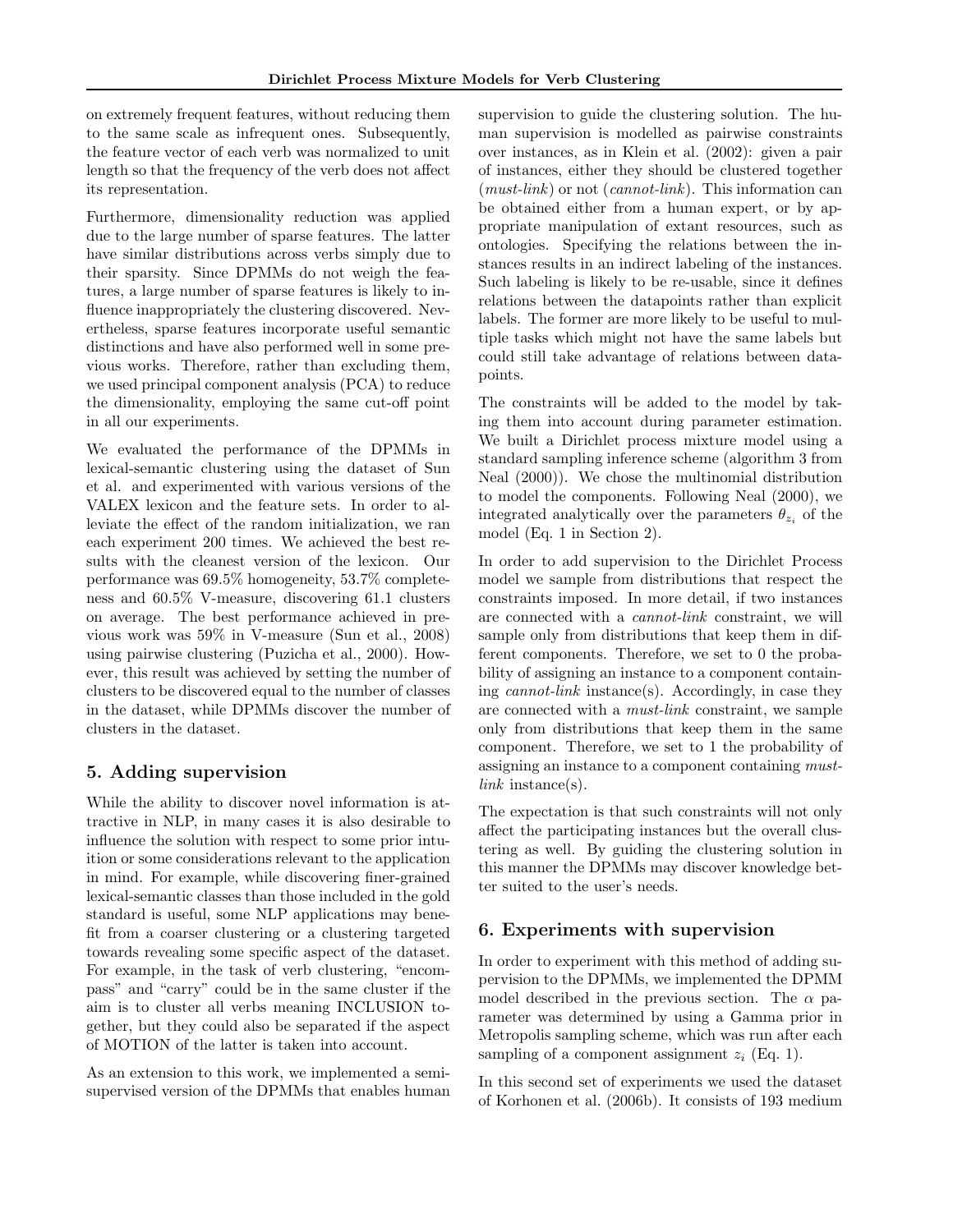to high frequency verbs from a corpus of 2230 full-text articles from 3 biomedical journals. The features, as in the Sun et al. (2008) dataset, were the subcategorization frames (SCFs) and their associated frequencies in the corpus, which were extracted automatically, resulting in 439 preposition-specific SCFs.

A team of domain experts and linguists were involved in creating a gold standard for this dataset. The former analyzed the verbs requiring domain-knowledge and the latter the general English and/or scientific ones. This effort resulted in a three-level gold standard which exemplifies the need for human supervision in order to influence the clustering solution discovered by the DPMMs, since ideally we would like to be able to discover any of these solutions. The number of classes was 16, 34 and 50 at each level of granularity.

As in Section 4, the feature set was very sparse and therefore we applied dimensionality reduction. However, PCA could not be used, since we used the multinomial distribution to model the components which cannot accept negative values. Therefore, we applied non-negative matrix factorization (NMF) (Lin, 2007) which decomposes the dataset in two dense matrices with non-negative values. In order to simulate the process of obtaining human supervision, we generated random verb pairs which we labelled as must-link or cannot-link according the version of the gold standard we aimed for.

We used 35 dimensions for the NMF dimensionality reduction. The base measure  $G_0$  used was the normalized mean of the dataset, the initial value for the  $\alpha$  was 1 and all the instances were assigned to a single component initially. We generated 100 pairs of verbs and obtained their must-links or cannot-links for each of the three level of granularity of the gold standard. First, we ran the DPMM without any supervision, in order to adapt itself to the data without any constraints for 100 iterations of the Gibbs sampler. Then, we ran the model using the constraints to restrict the sampling for another 100 iterations and obtained the final component assignment.

The results from these experiments appear in Table 1. The rows labeled "vanilla" contain the results for the standard unsupervised model. The other rows are labelled according to the version of the gold standard followed by the number of links obtained from it. The number of clusters discovered by all the versions of the model did not vary substantially, being between 37 and 41. It can be observed that adding supervision to the model guides it to clustering closer to the version of the gold standard the supervision was obtained from. For example, adding 100 links from the coarsest version

|                         | hom       | comp      |           |
|-------------------------|-----------|-----------|-----------|
| 16 classes              |           |           |           |
| vanilla                 | 77.09%    | 64.11\%   | 70%       |
| link16 <sub>-100</sub>  | 82.16\%   | 64.52%    | 72.28%    |
| link50 <sub>-100</sub>  | 77.53%    | 62.69%    | 69.32%    |
| gauss                   | $78.54\%$ | 50.22\%   | 61.26\%   |
| 34 classes              |           |           |           |
| vanilla                 | 70.24\%   | 78.94%    | 74.34%    |
| $link34_100$            | 73.19%    | $79.24\&$ | 76.10%    |
| gauss                   | 77.30%    | 66.79%    | $71.65\%$ |
| 50 classes              |           |           |           |
| vanilla                 | 69.07%    | 87.43%    | 77.17%    |
| $link16_100$            | 70.87%    | 84.71%    | 77.17%    |
| link50 <sub>-</sub> 100 | $71.19\%$ | $87.63\%$ | $78.56\%$ |
| gauss                   | $76.53\%$ | 74.49%    | 75.49%    |

Table 1. Results on the biomedical verb dataset.

which contains 16 classes (row "link16<sub>-100</sub>" in the "16 classes" part of the table) improves the V-measure by 2.28% when evaluating on the same version. However, when evaluating on the finest grained version of the standard (containing 50 classes), then the V-measure remains identical and only the homogeneity and completeness scores change. On the other hand, adding 100 links from the latter version of the gold standard, improves the performance by 1.39% when evaluating on it. As expected though, the performance drops for the 16-class version, since the supervision guides the clustering to a different solution. Adding supervision from the 34-class version, improves the performance by 1.76% in v-measure (row "link34 100"). Overall, the model is adapted towards the clustering solution aimed for. In the rows labeled "gauss" we report the result with the DPMM using Gaussians used in the experiments of Section 4, which discovered 63.23 clusters on average. The new model outperforms it at all level of gold standard, even without using supervision.

It must be noted that the different levels of granularity could have been achieved by appropriate tuning of the concentration parameter  $\alpha$  (Eq. 1). However, to a non-expert in non-parametric modelling we believe it could be easier to simply provide examples of verbs that he or she would consider appropriate to be clustered together or separately. Moreover,  $\alpha$  would affect the granularity of the clustering globally, while in a given application one might prefer to influence it more locally, something that can be achieved with the inclusion of pairwise links.